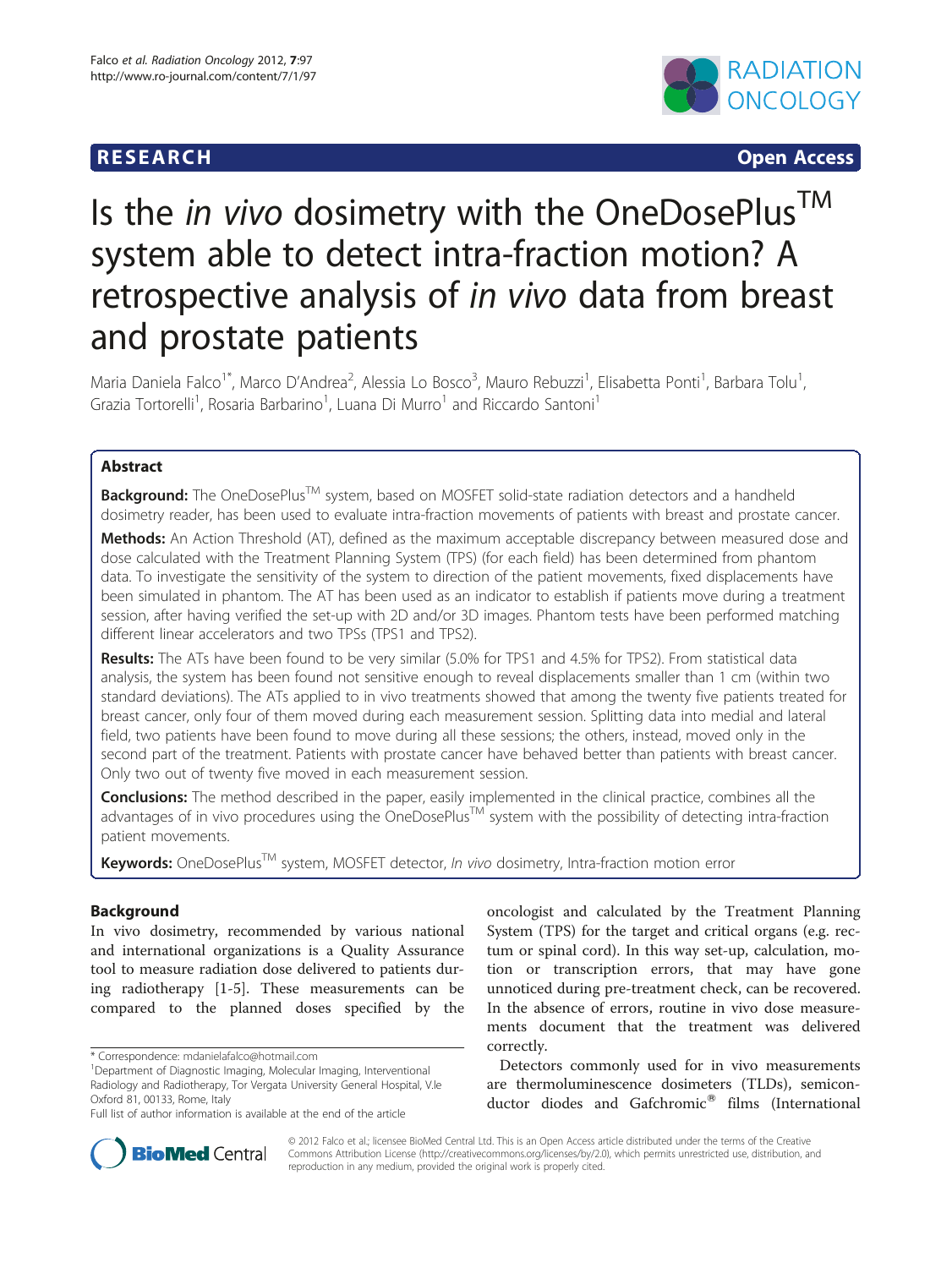Speciality Products, Wayne, NJ) [6,7]. All these devices have strong and weak points [8]; MOSFET detectors (Metal Oxide Silicon Field Effect Transistors) are a valid alternative as in vivo dosimeters [9-13]. They were designed to replace TLDs having about the same size and fewer correction factors as compared to diodes. However, like diodes, they have to be connected to commercial electrometers using cables, which can be discomforting for the patient. Since 2003, the OneDose<sup>TM</sup> and since 2006 the OneDosePlus<sup>TM</sup> systems (Sicel Technologies, Morrisville, NC), based on p-type MOSFET detectors, have been introduced to measure patient dose in radiotherapy [14-22]. Both systems have all the advantages of MOSFET detectors plus other interesting features. The dosimeters are wireless, precalibrated (the calibration factors for each dosimeter give the relationship between the voltage shift and the amount of radiation dose) and contain an adhesive backing to be attached to the patient. In the OneDose<sup>TM</sup> system, the dosimeters for photon and electron beams are the same, and the user must provide a bolus to achieve the energy dependent build-up; in the OneDosePlus<sup>TM</sup> system, instead, the dosimeters that have to be used on photon beams, include an integrated build-up cap to achieve charged particle equilibrium conditions. These features, together with the possibility to create a permanent record of the dose, make this system particularly suitable for in vivo dosimetry in treatment techniques such as brachytherapy, total body irradiation and 3-D conformal radiation therapy. Technical aspects of the design and tests of the performance of the OneDose $^{TM}$  system in measuring dose per monitor unit in different conditions using the AAPM TG-21 protocol [23] have been described in the literature [15].

In in vivo dosimetry all those factors which influence dose deposition, especially when very high doses of radiation are prescribed, have to be taken into account. However, all these factors may not all influence simultaneously the delivery of a specific dose. In addition, even the best in vivo dosimeter cannot distinguish the causes of a dose discrepancy, but it records only their total effect. All the possible error sources need to be investigated to provide an accurate estimation of the delivered dose. The aim of this work is to use the One- $\mathrm{DosePlus}^{\mathrm{TM}}$  system to investigate the dosimetric effect of the movement of patients in selected tumor sites (breast and prostate) during radiotherapy treatments.

# Methods

The OneDosePlus<sup>TM</sup> detector system comprises a single p-type wireless MOSFET detector and a handheld reader. The manufacturer provided one reader and individual dosimeters from the same manufacturing lot (Figure 1). The MOSFET detectors have physical dimensions of



3.5 x 0.7 cm<sup>2</sup> with an active area of 300 x 50  $\mu$ m<sup>2</sup> situated in the center of the exit surface build-up cap. They are provided with an adhesive strip to be attached to the patient's skin. The build-up cap, instead, is a tin disk of  $1.194 \pm 0.008$  mm thickness (equivalent to 1.4 cm in water) and  $5.004 \pm 0.254$  mm diameter, flash coated with gold to prevent oxidation. A green dot specifies the active area. The dose measured by the detector is the maximum of the Percentage Depth Dose (PDD), and is referred to the corresponding maximum depth,  $d_{max}$  in water. For a 6 MV beam, the measurements correspond to the dose at  $d_{\text{max}}$  equal to1.4 cm. For all the other energies, correction factors relate the MOSFET readings to the corresponding doses at  $d_{\text{max}}$ .

The manufacturer system specifications [14] are: dose range between 0 and 500 cGy, with an accuracy of  $\pm 5\%$ (within 2 Standard Deviation, 2SD) and ±2 cGy for doses below 30 cGy; energy range from  ${}^{60}Co$  to 18 MV; SSD from 80 to 120 cm and dose linearity from 2 to 400 cGy; no angular dependence (limited to ±30° incident beam angle) and no temperature dependence (accuracy maintained to up to  $\pm 5^{\circ}$ C variation during zeroing and postdose reading). The dosimetric system is factory calibrated with a <sup>60</sup>Co beam in full build-up conditions and in the following settings (hereafter named "standard conditions"):  $6MV$  photon beam,  $SSD = 100$  cm, 10 cm x 10 cm field size, 300 MU/min dose rate and no wedge. To relate MOSFET readout to dose in conditions other than standard, the manufacturer provides correction factors. These factors are a function of treatment specific parameters such as energy, SSD, field size, wedge filter characteristics and dose rate (energy/modality corrective factors). They are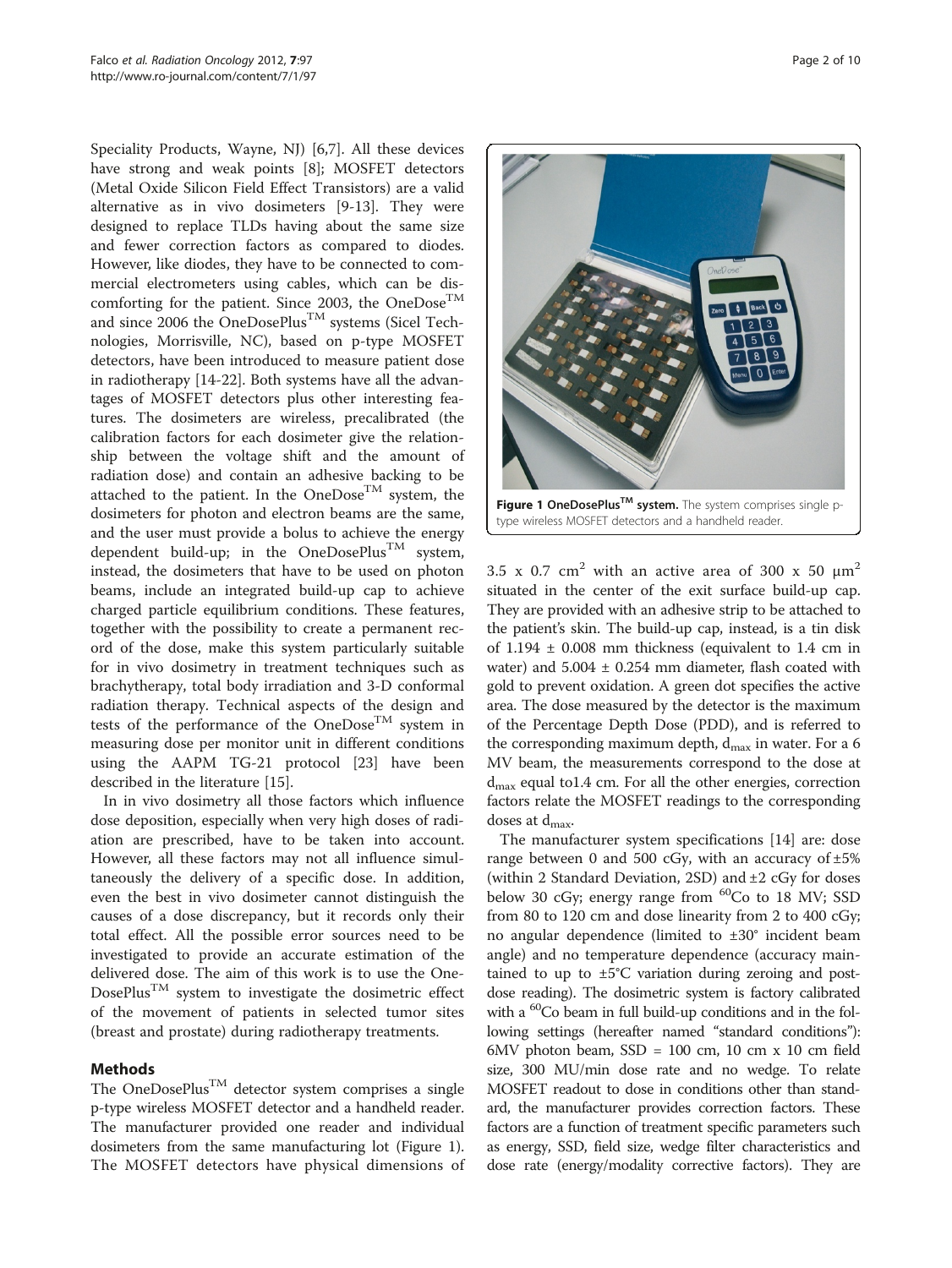written onto each dosimeter and specified in a calibration sheet (Lot Calibration). Calibration factors are determined for each single dosimeter while the correction factors are determined from a random sampling of detectors and applied to the entire lot. After irradiation the dose is measured by inserting the dosimeter in the handheld reader. If treatment specific parameters are entered before irradiation, the reader shows the corrected dose, otherwise, standard conditions are assumed and correction factors can later be applied by hand calculation. Optimum results are obtained if the post-dose reading is taken 2.5 minutes after irradiation to avoid fading.

Prior to implementation for in vivo dosimetry, the One- $DosePlus<sup>TM</sup>$  system has been thoroughly investigated in two phantoms, a thorax anthropomorphic phantom and a slab phantom, to establish a baseline of dose discrepancy with respect to our TPS. This part of the study was aimed at establishing an Action Threshold (AT) [5,24], defined as the maximum accepted discrepancy between the dose measured with the detector and the dose calculated with the TPS for a single field (in our procedure only one field at a time is verified). A single AT has been established, one specific for breast and one for prostate treatments, from the analysis of the tests in phantoms, and it has been used as an indicator of the correctness of breast and prostate treatments themselves. Two TPSs were used: the Precise Plan (Elekta, Crawley, United Kingdom) for breast and prostate treatments and Pinnacle<sup>3</sup> version 8.0 m (Philips Medical System, Andover, MA), for prostate treatments only. Measurements were performed on two different linear accelerators: an Elekta Precise (Elekta, Crawley, United Kingdom), with nominal X-ray energies of 6 and 15 MV and with Precise Plan as TPS, and an Elekta Synergy S (Elekta, Crawley, United Kingdom), with nominal energies of 6 and 18 MV and with Pinnacle<sup>3</sup> as TPS, respectively. Consequently, the AT has been determined in each combination accelerator + TPS. The measurements were performed without inserting the manufacturer's corrective factors into the reader before treatment but correcting the readings after the treatment using the formulas in the lot calibration. This solution was chosen to minimize the duration of the procedure before treatment.

Initially the patient set-up was verified and, if needed, corrected using a 2D (breast and some prostate patients) or a 3D (only prostate patients) verification system. In the 2D verification procedure, some structures were outlined by the Radiation Oncologist both on the Digitally Reconstructed Radiographs (DRRs) and the portal images acquired by the IVIEWGT (Elekta, Crawley, United Kingdom). The displacements were evaluated after the software matched the outlines in both images. The set-up was corrected if the displacements exceeded 2 mm. In the 3D verification procedure, instead, the registration between the planning CT and the pre-treatment Cone Beam CT

(CBCT) scan, was performed automatically by the XVI software (Elekta, Crawley, United Kingdom) using a 3D chamfer matching algorithm. The set-up was corrected if the calculated displacements exceeded 2 mm. Only translational set-up errors were considered and corrected online, as our treatment couch cannot perform pitch and roll rotations. However, the patient was always repositioned whenever calculated rotational set-up errors were 1° or more.

Two MOSFETs were used for each patient: one for the first and one for the last field of the treatment session (in our centre prostate treatments is delivered with six fields while breast treatments with two tangential opposing wedged fields). If the discrepancy between the measured dose, corrected with the appropriate corrective factors, and the dose calculated with the TPS was above the AT value, an intra-fraction motion error was assumed to have occurred.

#### A. Phantom tests and AT calculation

To determine the AT for breast treatments, a thorax anthropomorphic phantom (model RS-111, RSD Radiology Support Devices, Inc. USA) has been used. A typical breast tangential medial wedged field (6 MV photons, asymmetrical field size, SSD 92 cm, 30° wedge, 100° collimator angle and 305° gantry angle) has been simulated with the Precise Plan as TPS, having energy, collimator angle, gantry angle, SSD, field size and wedge similar to those used for patient's treatments. Only the tangential medial wedged field has been considered as both tangential fields (medial and lateral) are equal and opposite with the isocenter placed at the midpoint of the target in the longitudinal direction. The field was strongly asymmetrical in the wedge direction as in the majority of breast treatments. For prostate treatments, we have used a field equivalent square of 7.5 cc, with a SSD of 88 cm, an energy of 18 MV and a collimator angle of 0°. Only the 90° gantry field (rotated to 0° gantry) on a 30x30x20 cm<sup>3</sup> RW3 slab phantom ( $\rho$ =1.045 g/cm<sup>3</sup>) has been simulated (90° and 270° gantry angles are equal and opposite with the isocenter placed at the midpoint of the target in all directions). Also in this case, the chosen set-up has been as much as possible similar to that of the majority of prostate treatments.

For each field, and for each measurement, which was repeated ten times, we defined the dose discrepancy,  $\Delta_{i}$ , as the percentage difference between the dose measured with the dosimetric system, Di, and  $D_c$ , the reference dose calculated with the TPS in the same phantom set-up:

$$
\Delta_i = \frac{D_i - D_c}{D_c} \tag{1}
$$

Finally, we calculated the mean dose discrepancy, indicated with  $\Delta$ , and its standard deviation ( $\Delta \pm SD$  ( $\Delta$ )).  $\Delta$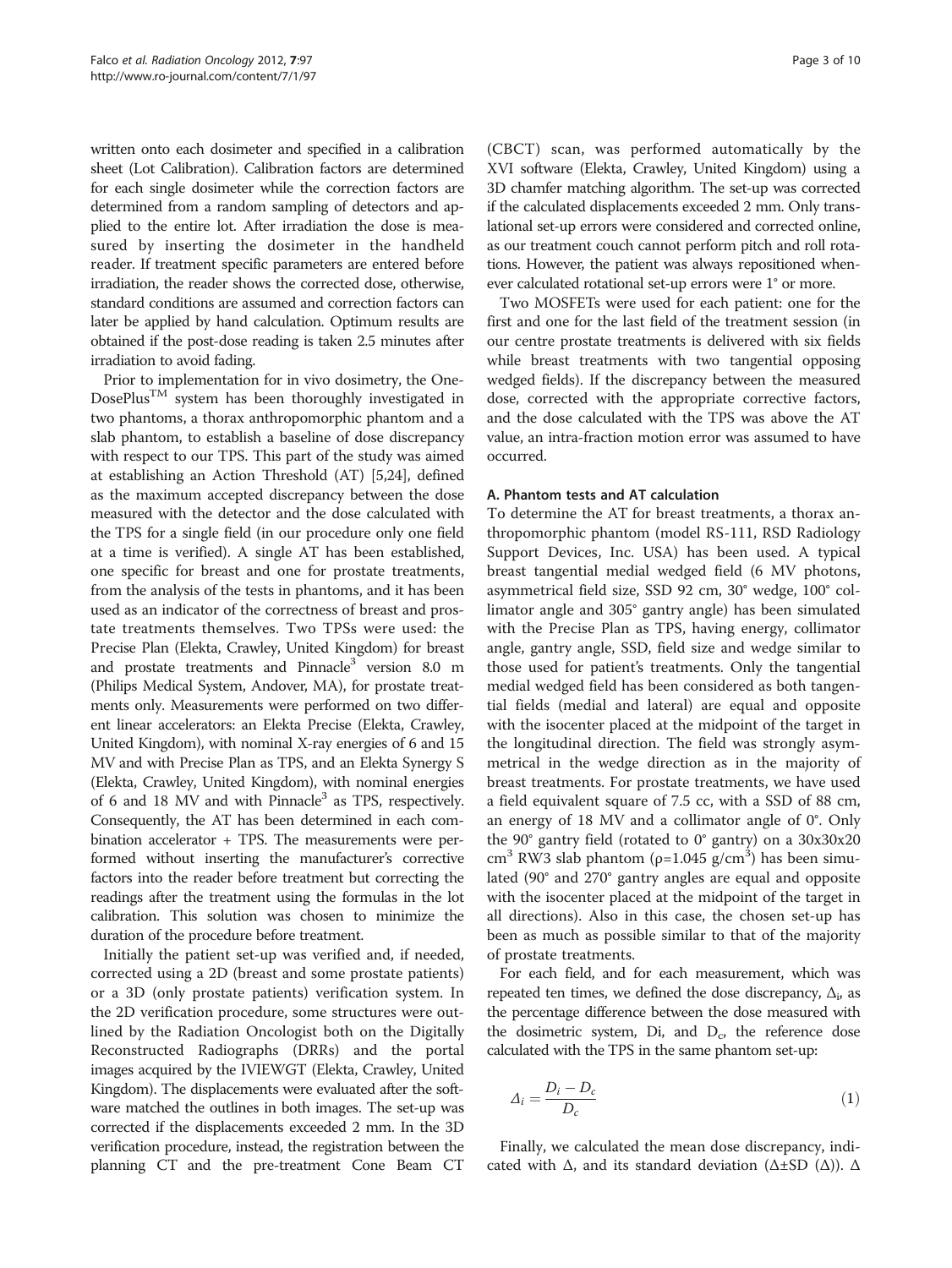was used for each patient in each measurement session, to calculate the difference between the dose actually measured at the surface patient projection of the isocenter, and that calculated at the isocenter using the corresponding TPS, during in vivo check dosimetry. The AT, instead, was calculated as twice the standard deviation of the ten differences (within the confidence interval of 95%). Other plausible combinations of SSD, gantry angle, field size and wedge angle have been randomly considered and the differences with the corresponding calculated doses evaluated. This set of measurements has led to an additional error of 0.5% to add to the AT previously calculated. A further 0.5% has been added to take into account the MOSFET positioning error due to difficulty to exactly place the detector at the surface projection of the isocenter on the phantom, or on the patient. In our tests, the SD was considered as the random error; while  $\Delta$  as the systematic error. The latter has not been taken into account for in vivo evaluations since it was found to be negligible.

To investigate the most likely directions of the intrafraction patient movements, five MOSFETs were placed at fixed displacements with respect to the beam central axis (surface projection of the isocenter on the phantom), considered as the reference point, and irradiated (we carried out one displacement at a time). We wanted to determine not only the direction of the displacements during each treatment session but also if the system was actually able to detect them. We first considered 3 mm (the displacement that does not affect dose target distribution) in all 3D directions, then 1 cm. In breast treatments and towards the wedge toe, the displacement performed was 0.7 cm, since 1 cm displacement would lead to the field edge. The directions of displacements were (looking towards the gantry): couch to the right, couch to the left, couch to gun, couch to target, couch up and down. The average values for each direction and displacement length, have been put in comparison to the reference. A statistical analysis of these data has been performed to establish the sensitivity of the system in detecting the displacements.

#### B. In vivo measurements

Twenty five patients with breast cancer and twenty five patients with prostate cancer were considered for this study. Each dosimeter was attached to the patient's skin with its build-up cap area at the surface projection of the isocenter and as perpendicular as possible to the beam central axis. The approximate perpendicularity (within ±30°) between the beam axis and MOSFET surface was verified by the Radiation Technologist with a rigid sheet of paper placed on the MOSFET surface. The patients with breast cancer had their treatments planned with the Precise Plan TPS and were irradiated with the

Elekta Precise accelerator. Patients with prostate cancer, were split into two groups: the first group included 10 patients treated with the same accelerator, the same TPS and the same 2D verification system as the breast patients; the second group, instead, included 15 patients whose treatments were planned with Pinnacle<sup>3</sup> and who were irradiated with the Elekta Synergy S. In both TPSs, the doses were calculated isolating the contribution of the field which was to be measured with the MOSFET. The calculated dose value was taken at the depth  $d_{max}$ along the central ray passing through the isocenter. These doses were compared with the measurements obtained with the dosimetric system, after correction by energy/modality corrective factors. For each patient, the measurements were performed, once a week, using one MOSFET for the selected field of the treatment plan.

In patients with breast cancer, both medial and lateral fields were monitored. Figure 2 shows the MOSFET detector positioned at the surface projection of the isocenter for the lateral field; the approximate perpendicular beam incidence is also visible. To correct the set-up, the IVIEWGT verification system has been used before each irradiation. A commercial breast board (AKTINA Medical) was used as immobilization device. The dose fractionation schedule was 4400 cGy delivered to the isocenter in 16 fractions (275 cGy/fr) with 6 MV photons. One detector was irradiated for each field, once a week. This amounted to four detectors per field at the end of the treatment course. The eight dose values measured along the entire treatment were averaged and the resulting value together with its standard deviation, has been reported and compared to the dose calculated with the TPS.

In patients with prostate cancer, the treatment field at 90°gantry angle was first verified, then the field at 270°,



Figure 2 Breast treatment. MOSFET detector positioned at the surface projection of the isocenter on a patient treated for breast cancer (lateral field).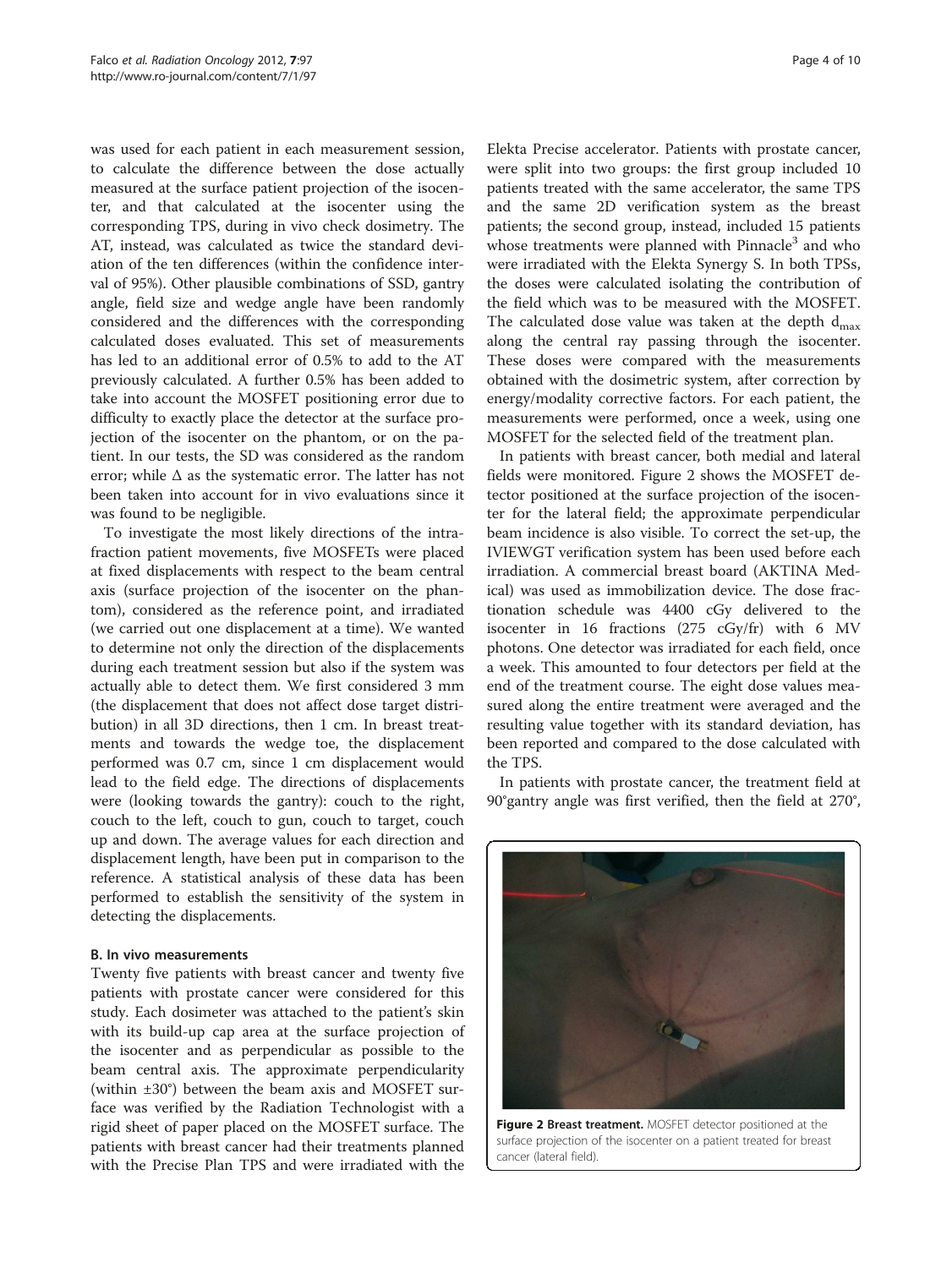which was the last field delivered in each treatment session (the treatment being delivered using six fields at 90°, 45°, 135°, 225°, 315°, 270°) (Figure 3). The treatment was delivered in 33 sessions over 6 weeks with a total dose of 6600 cGy (200 cGy/fr at the isocenter). The energy used was 15 MV for the Elekta Precise and 18 MV for the Elekta Synergy S. A home-made foot block and a pillow under the head were used as immobilization device. Twelve dosimeters (six for 90° gantry angle and six for 270° gantry angle) for each patient have been irradiated at the end of the treatment course. The dosimeters were placed on the hip as perpendicular as possible to the beam central axis. The twelve dose values measured along the entire treatment were averaged and the result, together with its standard deviation, has been reported and compared to the reference dose calculated with the corresponding TPS. The attenuation of the MOSFET detectors was not considered in treatment planning since it was measured and found negligible according to our in vivo procedure. Written informed consent was obtained from the patient for publication of this report and any accompanying images.

# Results

#### A. Phantom tests and AT calculation

For the tangential medial wedged field, the average dose of ten repeated measurements on the Elekta Precise was (379.0  $\pm$  5.3) cGy, while the corresponding dose calculated with Precise Plan TPS (TPS1) was 379.7 cGy. The SD of the ten dose differences was about 1.5%. The same result has been obtained for the prostate treatment, using the same linear accelerator and TPS (TPS1) of the breast treatment (not reported). Therefore, AT1 = 5.0%. For prostate treatments and for the Elekta Synergy S the average dose of ten repeated measurements was  $(194.4 \pm 2.3)$  cGy, while the corresponding dose calculated with Pinnacle<sup>3</sup>



Figure 3 Prostate treatment. MOSFET detector positioned at the surface projection of the isocenter on a patient treated for prostate cancer (90° field).

TPS (TPS2), was 193.5 cGy. The SD was 1.2%. Making the same considerations above reported, the overall result for AT2 was  $\pm$  4.5%.

The results of the displacements made in the phantoms with respect to the reference point, are reported in Additional file 1: Table S1 and Additional file 2: Table S2 for breast and prostate treatments, respectively. For each displacement, we have assumed that the values measured followed the Student's t distribution with  $v = 5$ degrees of freedom. From the statistical analysis of the data in Additional file 1: Table S1, we have found that, for each displacement, the differences between the average values and the corresponding reference, are statistically significant only in three cases (p value  $<0.005$ ). The system, therefore, is sensitive to displacements of: 1) 0.7 cm towards the toe of the wedged field (named s1), which corresponds to a displacement towards the penumbra region (the worse value); 2) 1 cm toward the heel of the wedged field, with the couch to the left (named s2) and 3) 1 cm with the couch up (named s3). The latter is the displacement that can be due to the respiratory acts of the patient where a large SSD variation can be observed. Shaded rows mark these displacements. The maximum discrepancies found were −6.0%, -4.9% and +3.5% for s1, s2 and s3, respectively. These values were smaller than AT1  $(\pm 5.0\%)$ , except s1. If we consider 2 SD, the new value of s1 becomes smaller than AT1. Therefore, the system is not able to detect displacements smaller than 1 cm.

For prostate treatments, the corresponding statistical analysis of data reported in Additional file 2: Table S2, has shown that the differences between the reference dose value and the average dose for each displacement, are statistically significant in two cases  $(197.9 \pm 2.1 \text{ cGy})$ and  $190.3 \pm 1.9$  cGy, respectively) which corresponds to displacements of the couch up and down. Shaded rows mark these displacements. The maximum discrepancy found was −2.6% and +3.3%, both smaller than AT2. Also in this case, the system can detect only displacement not smaller than 1 cm. For prostate data and for TPS1 + Elekta Precise accelerator, similar results have been obtained (not shown).

#### B. In vivo measurements

Figure 4 shows the data for twenty five patients with breast cancer and TPS1. The mean discrepancy was −1.4% with a SD of 3.8%. These values were averaged on both fields (medial and lateral) and along the entire treatment. To investigate if the patients moved during both fields or only during the last field of the treatment session, data were also split into medial and lateral field only. Figures 5 and 6 show the average discrepancy for the medial and the lateral field, respectively. In these plots, the mean discrepancy was −2.2% with a SD of 3.0%, and 0.9% with a SD of 5.1% for the medial and the lateral field, respectively. The lateral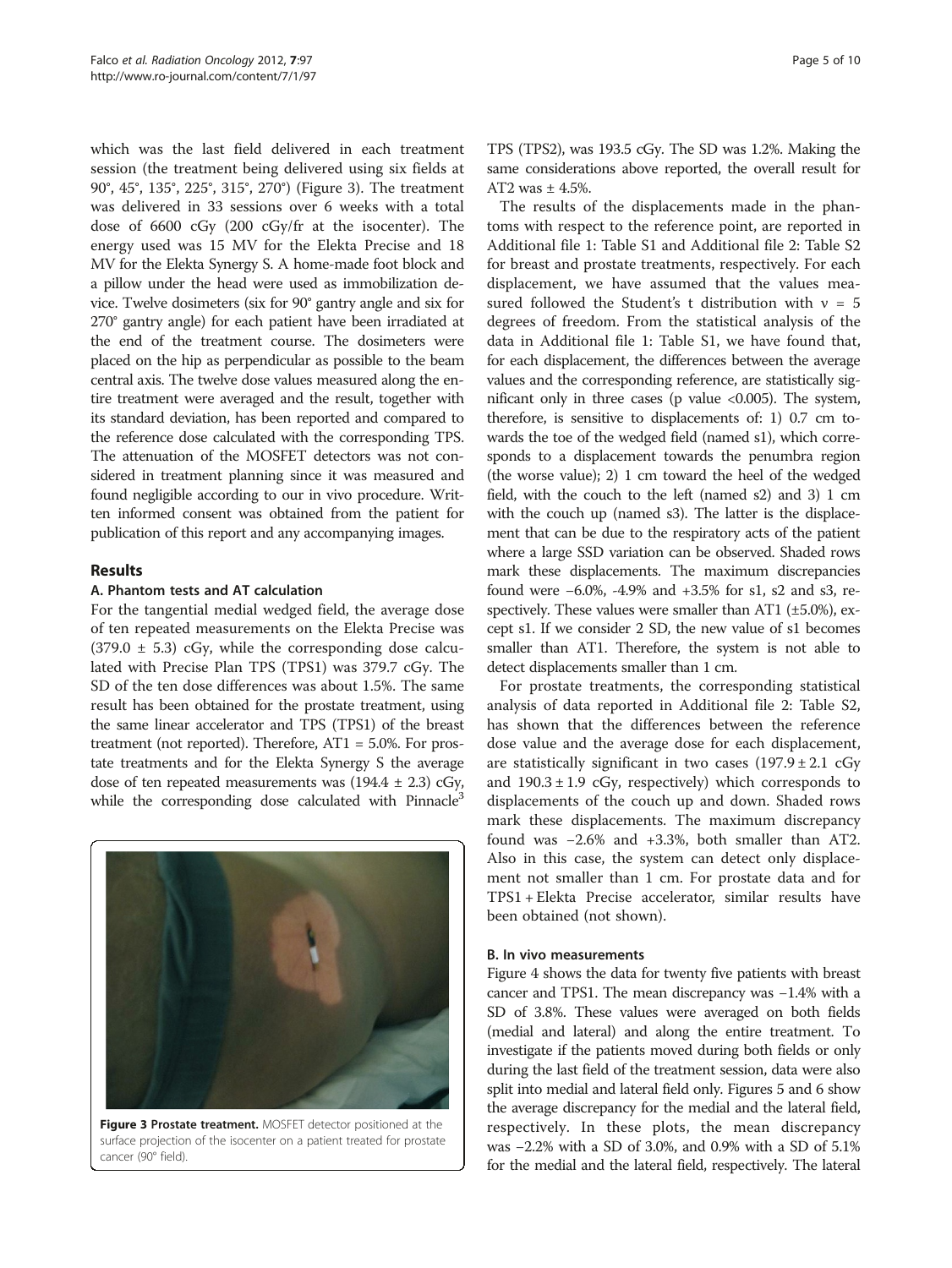

field show a wider data dispersion with respect to the medial one. In the figures, red dots mark the  $\Delta$  values exceeding AT1.

In Figure 7, data for prostate patients using TPS1 and a 2D verification system, are shown. The discrepancies reported are lower than those observed in breast patients, with a mean discrepancy of −1.0% and a SD of 1.9%. It has to be pointed out that only average values have been reported. Only for two patients and only for one treatment session, the discrepancy exceeded AT1. This happened in the first treatment session and never again.

In Figure 8, data for prostate patients using TPS2 and a 3D-CBCT verification system, are displayed. The mean discrepancy was −1.6% with a SD of 3.0%. Red dots mark the patients whose  $\Delta$  values have been found to exceed AT2 in each treatment session. The first one, had a  $\Delta$  value negative, indicating a displacement towards the source. The other, had a positive discrepancy indicating that the patient moves away from the source. A wider data dispersion, however, can be observed in the patients treated with Elekta Synergy S  $(SD = 3.0\%)$  compared to those treated with Elekta Precise  $(SD = 1.9\%)$ . In the statistical analysis of patients treated with Elekta Synergy S, except for patients # 1 and 14 (that can be considered as "outliers"), the data dispersion is similar  $(SD = 2.0\%)$  to that obtained for patients treated with Elekta Precise (SD = 1.9%), with a similar mean discrepancy too (−0.8% compared to −1.0%). Finally, it can be observed that, again except for patients # 1 and 14, the data dispersion for each patient is less wide than that obtained in patients treated with Elekta Precise, shown in Figure 7.

#### **Discussion**

The AT values calculated using data from phantom tests for two different TPSs, were found to be very similar, ±5.0% for TPS1 and ±4.4% for TPS2, and of the same order of the magnitude of the intrinsic system uncertainty  $(2SD = \pm 5.0\%)$ . This is due to the fact that SD1 is not so much different from SD2, even if SD2 has been determined from TPS2 (Pinnacle<sup>3</sup>) which is more accurate than TPS1 (Precise Plan) in calculating doses (SD1 is 1.5% for TPS1, and SD2 is 1.2% for TPS2). This means that the system is reproducible with respect to each TPS. This result

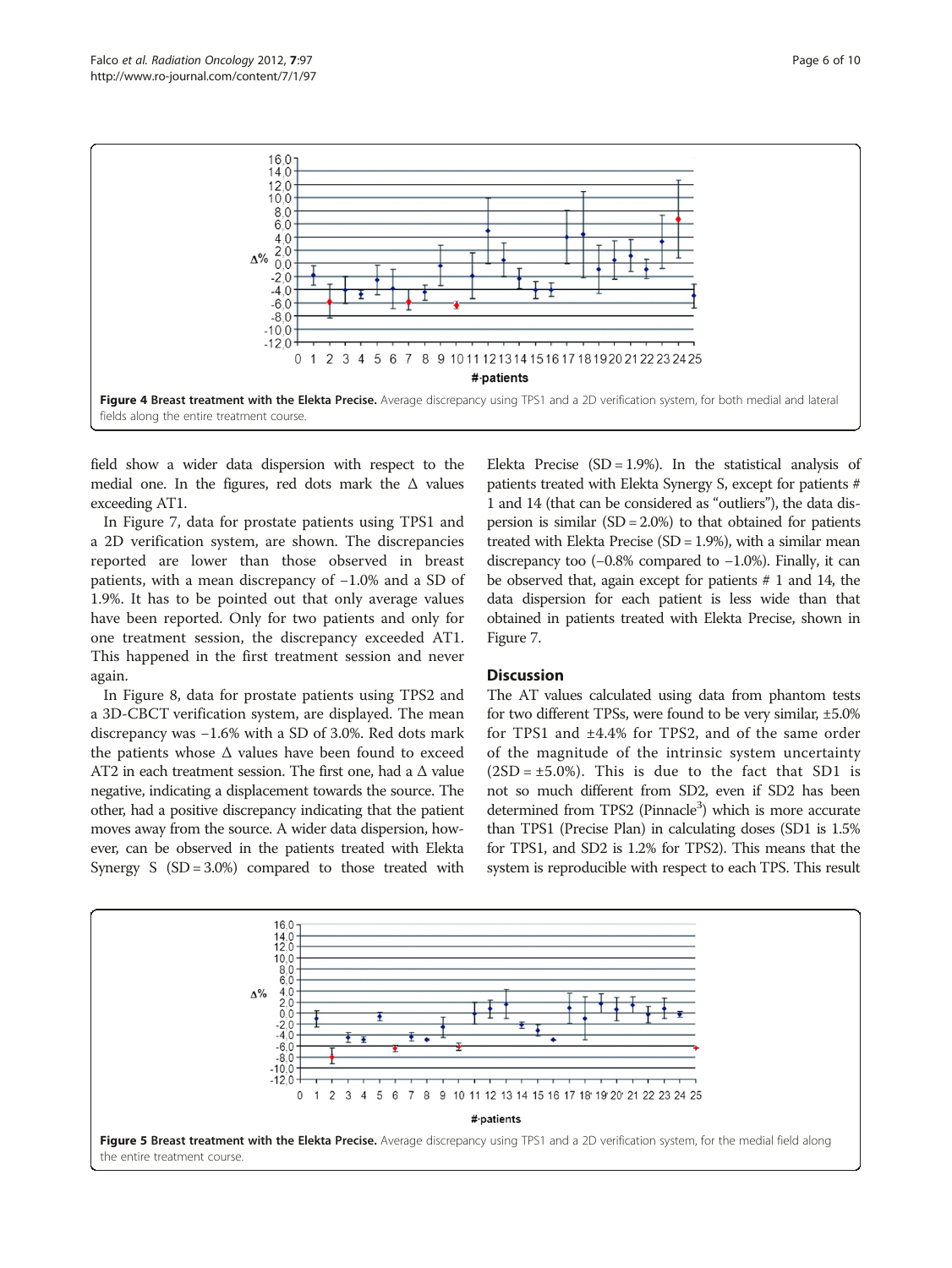

is similar to those found in other institutions [5,24] using other measurement devices like different MOSFET or diode based dosimeters.

Among the twenty five patients treated for breast cancer, only in four of them  $\Delta$  was larger than AT1 in each measurement session over a treatment lasting two weeks and half. Other six patients, randomly moved during the treatment. After the first session, we told the patient not to move during the treatment but the results of the measurements of the subsequent weeks reported in our figures, show that they didn't follow our instructions or, more likely, the position of treatment was too hard to keep for the long treatment time (it lasted about 10 minutes), so they probably relaxed their arms causing a shift of the point in which the dosimeter was placed. This shift could have caused a change of the measured dose due to the gradient across the wedge and also across the penumbra of the field.

The discrepancies larger that the corresponding ATs, have a general negative trend. However, some of them have positive values indicating that either the corresponding fields are different from that simulated in the phantom study (likely in patient # 12, where the length of the field was larger than 1 cm in the toe direction of the wedge); or that an abdomen expansion due to a deeper than average inspiration had happened (likely in the patient # 24, who had a discrepancy value larger then AT1, both in medial and lateral fields).

In vivo results for patients with prostate cancer have shown better results compared to patients with breast cancer. This result indicates that this kind of treatment is more reproducible, also due to the immobilization system which makes movements difficult. Patients # 1 and 14 have been positioned with a 3D-CBCT scanner, known to be more accurate than a 2D system [25-27]. This clearly shows that even if the patient is positioned using the best and the most accurate verification system, motion during the treatment session causes a loss of accuracy in the treatment. However, the general trend of a reduced data dispersion, calculated along the entire treatment, for patients treated with Elekta Synergy S compared to those calculated with Elekta Precise, indicate that if patients don't move and they are positioned

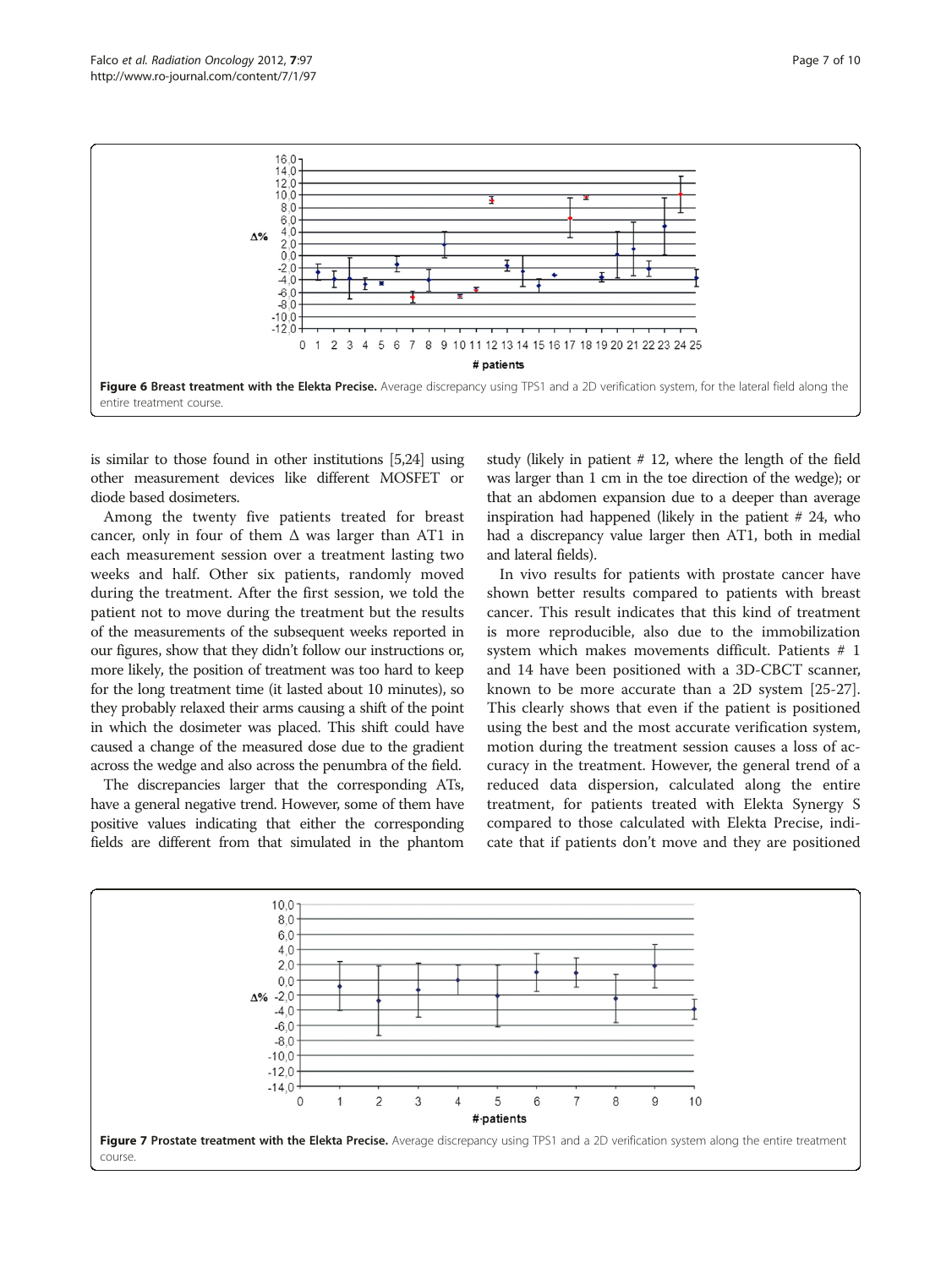

using the best 3D-CBCT scanner, treatment accuracy improves.

In Image-Guided Radiation Therapy (IGRT) and Intensity Modulated Radiation Therapy (IMRT) techniques, the time of patient setup and treatment delivery has increased, together with the need to monitor and manage patient motion during treatment. There are different systems based on new technologies to monitor internal tumor motion, patient motion or both during treatment. As concerns external motion detection and measurement, Infrared (IR) cameras which use infrared external markers [28,29], spirometry [30], electromagnetic positioning systems [31] or in-house devices [32,33] have been used to monitor patient's and respiratory motion. The accuracy declared by the manufacturers in detecting displacements of the chest wall is about 1 mm for the commercial devices, and increases to 0.5 - 1.25 cm in the in-house systems. Some of these systems focus on detecting chest wall motion to predict tumor motion, the commercial systems being, in addition, quite expensive. The external displacements can however differ from internal tumor displacements up to about 2 cm, as reported by some authors [34-36]. Tumor motion, can be directly measured by surgically implanting fiducial markers into the tumor. The movements of these markers can be then tracked using fluoroscopy [37] or other techniques [38]. The use of internal markers, suffers from high level of morbidity (the clips can migrate) and, when fluoroscopy is used to track the markers, additional dose is delivered to the patient [35,39]. All these systems concentrate in extracting information about intra-fraction organ motion but they not consider the dose that the target really receives. In a recent publication [32], the authors use a new 4D in vivo dosimetry tool (based on MOSFET dosimeters combined to an electromagnetic positioning sensor) to simultaneously measure real time dose delivery to the center of the field and surface lung motion. Our methodology is based on the idea of using only "in vivo" dosimetric information to detect intra-fraction patient movements during treatment. It is very simple to implement, can be used in every type of treatment, it is not expensive and can

1) give both dose measurements and intra-fraction patient movements; 2) use in vivo dose measurements to give information about the direction of target movements and 3) estimate the dose received from the isocenter (inside the target) from the dose measured in two opposing fields. The main limitations, however, are that the system can only monitor external motion and that the assessment of the intra-fraction motion cannot be made on-line in a continuous fashion but only at the end of the treatment session.

The accuracy of the method was found to be of 1 cm which means that displacements larger than 1 cm can be detected. However, this depends on whether a displacement produces a significant difference between measured and calculated dose, which in turn depends on the kind of treatment and treatment site. Our work was focused on 3D conformal treatments; due to extreme sensitivity of the system to rapid dose variations, we believe that the accuracy can be improved when monitoring movements in patients treated with IMRT.

# Conclusion

The dosimetric performance of the OneDosePlus<sup>TM</sup> system for in vivo dosimetry has been studied with respect to two different TPSs. The ATs established in phantom tests have been found to be of the same order of magnitude and independent from the TPS used. This procedure applied to patients after correction of the setup errors, has allowed the identification of large random movements in some patients, which resulted to be more pronounced in breast than in prostate treatments. In addition, the results obtained indicate that these movements are not dependent on the kind of the verification system (2D or 3D) used to correct the set-up. The method decribed in the paper, easily implemented in clinical practice, combines all the advantages of the One- $DosePlus<sup>TM</sup>$  system, such as the small size of the dosimeter, absence of cables, instant read-out, permanent storage of dose and ease of use, with the possibility of detecting intra-fraction patient movements.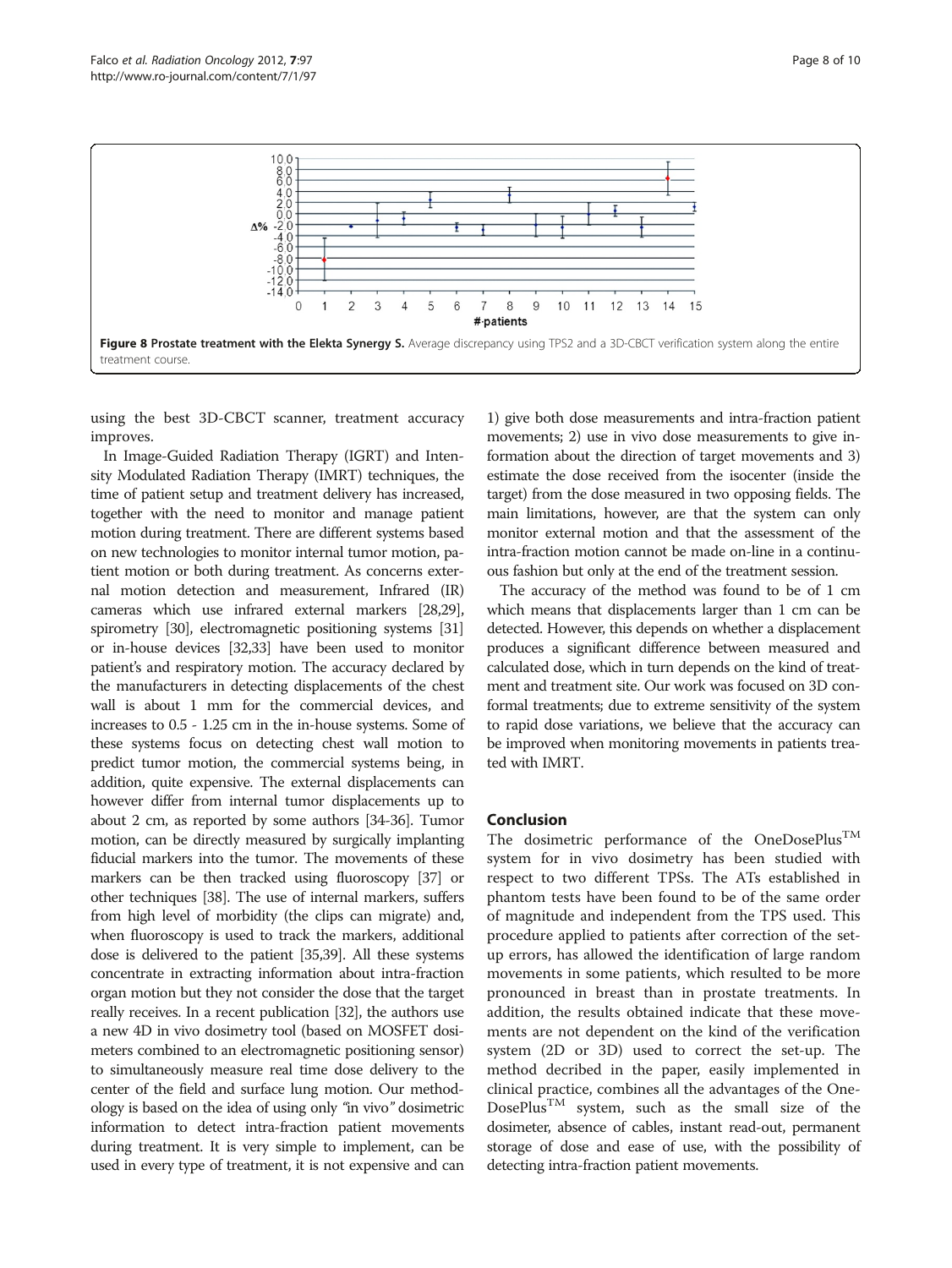# Additional files

**Additional file 1: Table S1.** Comparison between  $\bar{D}_m$  and the average doses measured simulating fixed displacements for a tangential breast field.

**Additional file 2: Table S2.** Comparison between  $\bar{D}_m$  and the average doses measured simulating fixed displacements for a 90° prostate field projected to 0°.

#### Competing interests

The authors have no financial disclosures or conflicts of interest to report.

#### Authors' contributions

MDF reviewed and analyzed the data, performed statistical analysis, created the figures, and drafted the manuscript. MD reviewed and analyzed the data, critically revising the study and assisted in drafting the manuscript. ALB, MR participated in the design of study, interpretation and analysis of data. EP, BT were responsible in positioning the detectors and collected dosimetric data. GT, RB, LDM participated in the study design and coordination and helped to draft the manuscript RS provided significant intellectual contribution and reviewed the manuscript All authors read and approved the final manuscript.

#### Author details

<sup>1</sup>Department of Diagnostic Imaging, Molecular Imaging, Interventional Radiology and Radiotherapy, Tor Vergata University General Hospital, V.le Oxford 81, 00133, Rome, Italy. <sup>2</sup>Laboratory of Medical Physics and Expert Systems, National Cancer Institute Regina Elena, V. E. Chianesi 53, 00144, Rome, Italy. <sup>3</sup>Department of Physics, Tor Vergata University, V. della Ricerca Scientifica 1, 00133, Rome, Italy.

#### Received: 8 March 2012 Accepted: 5 June 2012 Published: 20 June 2012

#### References

- 1. Protection of the patient in radiation therapy. ICRP publication 44. International Commission on Radiological Protection (ICRP). Ann ICRP 1985, 15:2.
- 2. Belleti S, Dutreix A, Garavaglia G, Gfirtner H, Haywood HJ, Jessen KA, Lamm I-L, Mijnheer B, Noël A, Nüsslin F, Rosenow U, Schneider P, Seelentag W, Sheriff S, Svensson H, Thwaites H: Quality assurance in radiotherapy: the importance of medical physics staffing levels. Recommendations from an ESTRO/EFOM joint task group. Radiother Oncol 1996, 41:89–94.
- 3. Yorke E, Alecu R, Fontenla D, Ding L, Kalend A, Kaurin D, et al: Diode in vivo dosimetry for patients receiving external beam radiotherapy: recommendations of the AAPM radiation therapy committee. Task group 62. Medical Physics Publishing; 2005.
- 4. Garavaglia G, Johansonn KA, Leunens G, Mijnheer BJ: The role of in-vivo dosimetry. Radiother Oncol 1993, 29:281-282.
- 5. Huyskens DP, Bogaerts R, Verstraete J, Leaf M, Nystrom H, Fiorino C, Broggi S, Jornet N, Ribas M, Thwaites DI: Practical guidelines for the implementation of in vivo dosimetry with diode in external radiotherapy with photon beams (entrance dose), First edition ESTRO 2001. ISBN 90-804532-3.
- 6. Loncol T, Greffe JL, Vynckier S, Scalliet P: Entrance and exit dose measurements with semiconductors and thermoluminescent dosemeters: a comparison of methods and in vivo results. Radiother Oncol 1996, 41:179–187.
- 7. Su FC, Shi C, Papanikolaou N: Clinical Application of GAFCHROMIC® EBT film for in vivo dose measurements of total body irradiation radiotherapy. App Radiat Isot 2008, 66:389–394.
- 8. Mijnheer B: The state of the art of in vivo dosimetry. Rad Pro Dos 2008, 131(1):117–122.
- 9. Hughes RC, Huffman D, Snelling JV, Zipperian TE, Ricco AJ, Kelsey CA: Miniature radiation dosimeter for in vivo radiation measurements. Int J Radiat Oncol Biol Phys 1988, 14:963–967.
- 10. Soubra M, Cygler J, Mackay G: Evaluation of a dual bias metal oxidesilicon semiconductor field effect transistor as radioation dosimeter. Med Phys 1994, 21:576–572.
- 11. Ramani R, Russel S, O'Brien P: Clinical dosimetry using MOSFETs. Int J Radiat Oncol Biol Phys 1997, 37:959–964.
- 12. Butson MJ, Rozenfeld A, Mathur JN, Carolan M, Wong TP, Metcalfe PE: A new radiotherapy surface dose detector: the MOSFET. Med Phys 1996, 23:655–658.
- 13. Scalchi P, Francescon P, Rajguru P: Characterization of a new MOSFET detector configuration for in vivo skin dosimetry. Med Phys 2005, 32:1571–1758.
- 14. Technologies S: "One Dose User's Manual", Pre-production draft version, rev P01. Morrisville: Sicel Technologies Inc; 2003.
- 15. Halvorsen PH: Dosimetric evaluation of a new design MOSFET in vivo dosimeter. Med Phys 2005, 32(1):110–117.
- 16. Beddar AS, Salehpour M, Briere TM, Hamidian H, Gillin MT: Preliminary evaluation of implantable MOSFET radiation dosimeters. Phys Med Biol 2005, 50:141–149.
- 17. Best S, Ralston A, Suchowerska N: Clinical application of the one dose patient dosimetry system for total body irradiation. Phys Med Biol 2005, 50:5909–5919.
- 18. Briere TM, Lii J, Prado K, Gillin MT, Beddar AS: Single-use MOSFET radiation dosimeters for the quality assurance of megavoltage photon beams. Phys Med Biol 2006, 51:1139-1144.
- 19. Kinhikar RA, Sharma PK, Tambe CM, Mahantshetty UM, Sarin R, Deshpande DD, Shrivastava SK: Clinical application of a OneDose MOSFET for skin dose measurements during internal mammary chain irradiation with high dose rate brachytherapy in carcinoma of the breast. Phys Med Biol 2006, 51:263–268.
- 20. Kinhikar RA, Sharma PK, Tambe CM, Deshpande D: Dosimetric evaluation of a new OneDose MOSFET for Ir-192 energy. Phys Med Biol 2006, 51:1261–1268.
- 21. Briere TM, Tailor R, Tolani N, Prado K, Lane R, Woo S, Ha C, Gillin MT, Beddar AS: Patient dosimetry for total body irradiation using single-use MOSFET detectors. JACMP 2008, 9(4):200–205.
- 22. Cheng CW, Wolansky M, Das IJ, Zhao Q, Fanelli L, Gautam A, Pack D: Dosimetric characteristics of a single use MOSFET dosimeter for in vivo dosimetry in proton therapy. Med Phys 2010, 37:4266-4273.
- 23. AAPM Task Group 21: "A protocol for the determination of absorbed dose from high-energy photon and electron therapy". Med Phys 1983, 10:741–771.
- 24. Morton JP, Bhat M, Williams T, Kovendy A: Clinical results of entrance dose in vivo dosimetry for high energy photons in external beam radiotherapy using MOSFETs. Australas Phys Eng Sci Med 2007, 30(4):252–259.
- 25. Remeijer P, Geerlof E, Ploeger L, Gilhuijs K, van Herk M, Lebesque JV: 3-D portal image analysis in clinical practice: an evaluation of 2D and 3D analysis techniques as applied to 30 prostate cancer patients. Int J Radiat Oncol Biol Phys 2000, 46:1281–1290.
- 26. Falco MD, Fontanarosa D, Miceli R, Carosi A, Santoni R, D'Andrea M: Preliminary studies for a CBCT imaging protocoll for offline organ motion analysis: registration software validation and CTDI measurements. Med Dos 2011, 36(1):91–101.
- 27. Hurkmans CW, Remeijer P, Lebesque JV, Mijnheer BJ: Set-up verification using portal imaging; review of current clinical practise. Radiother Oncol 2001, 58:105–120.
- 28. Kini VR, Vedam SS, Keall P, Mohan AR: A dynamic non-invasive technique for predicting organ motion in respiratory-gated radiotherapy of the chest. Int J Radiat Oncol Biol Phys 2001, 51:25–26.
- 29. Soete G, Verellen D, Michielsen D, Vinh-Hung V, Van de Steene J, Van den Berge D, De Roover P, Keuppens F, Storme G: Clinical use of stereoscopic X-Ray positioning of patients treated with conformal radiotherapy for prostate cancer. Int J Radiat Oncol Biol Phys 2004, 54(3):948-952.
- 30. Frazier RC, Vicini FA, Sharpe MB, Yan D, Fayad J, Baglan KL, Kestin LL, Remouchamps VM, Martinez AA, Wong JW: Impact of breathing motion on whole breast radiotherapy: a dosimetric analysis using active breathing control. Int J Radiat Oncol Biol Phys 2004, 58(4):1041–1047.
- 31. Hoisak JD, Sixel KE, Tiron R, Cheung PCF, Pignol J-P: Correlation of lung tumor motion with external surrogate indicators of respiration. Int J Radiat Oncol Biol Phys 2004, 60:298–1306.
- 32. Senthilkumar S, Ramakrishnan V: In-house auto cutoff sensor device for radiotherapy machine to monitor patient movements. JACMP 2008, 9(3):82–89.
- 33. Cherpak AJ, Cygler JE, Andrusyk S, Pantarotto J, MacRae R, Perry G: Clinical use of a novel in vivo 4 D monitoring system for simultaneous patient motion and dose measurements. Radiother Oncol 2012, 102:290–296.
- 34. Juhler Nøttrup T, Korreman SS, Pedersen AN, Aarup LR, Nyström H, Olsen M, Specht L: Intra- and interfraction breathing variations during curative radiotherapy for lung cancer. Radiother Oncol 2007, 84:40–48.